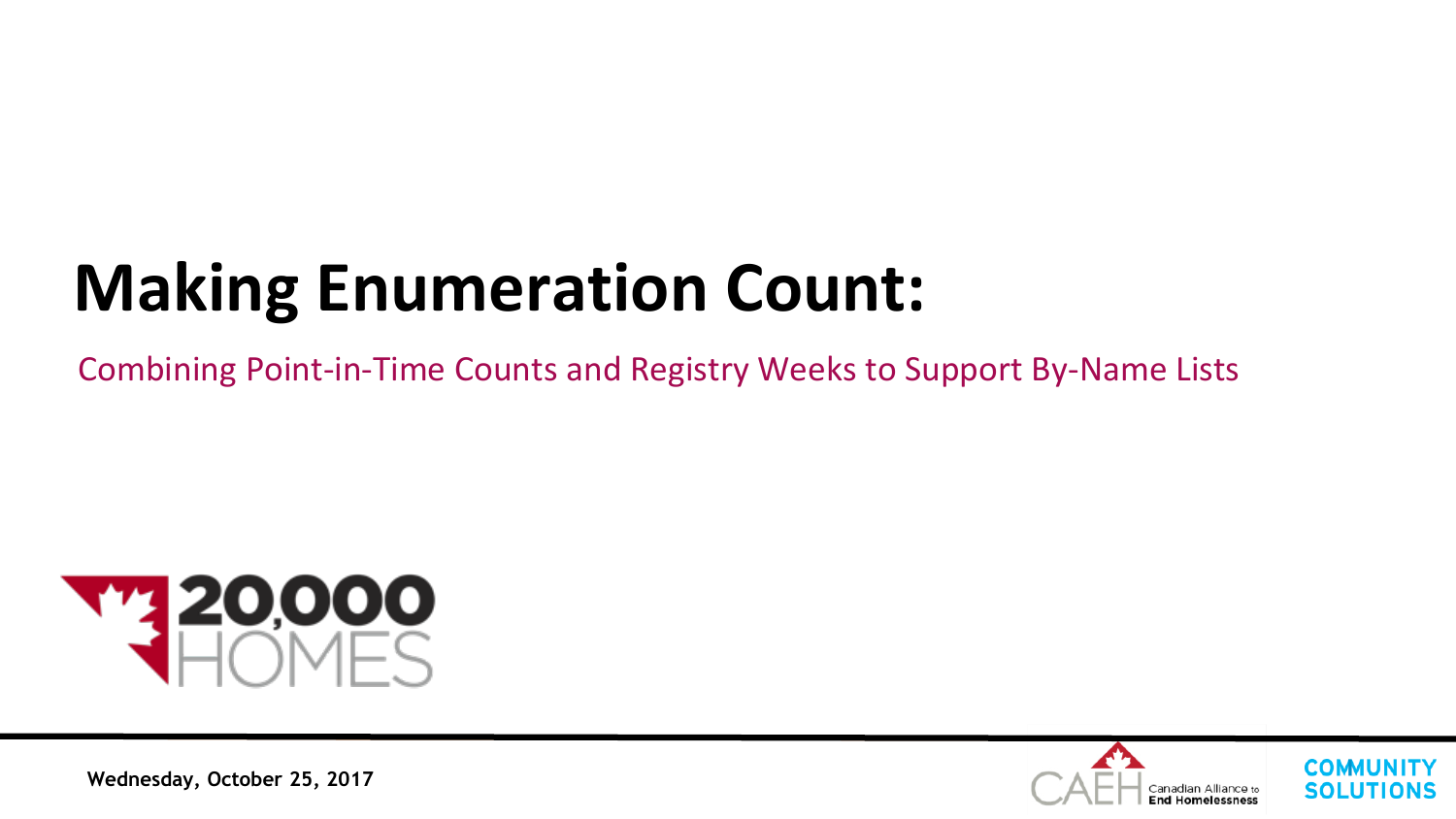

# **The Combined PiT/RW Assessment Tool**

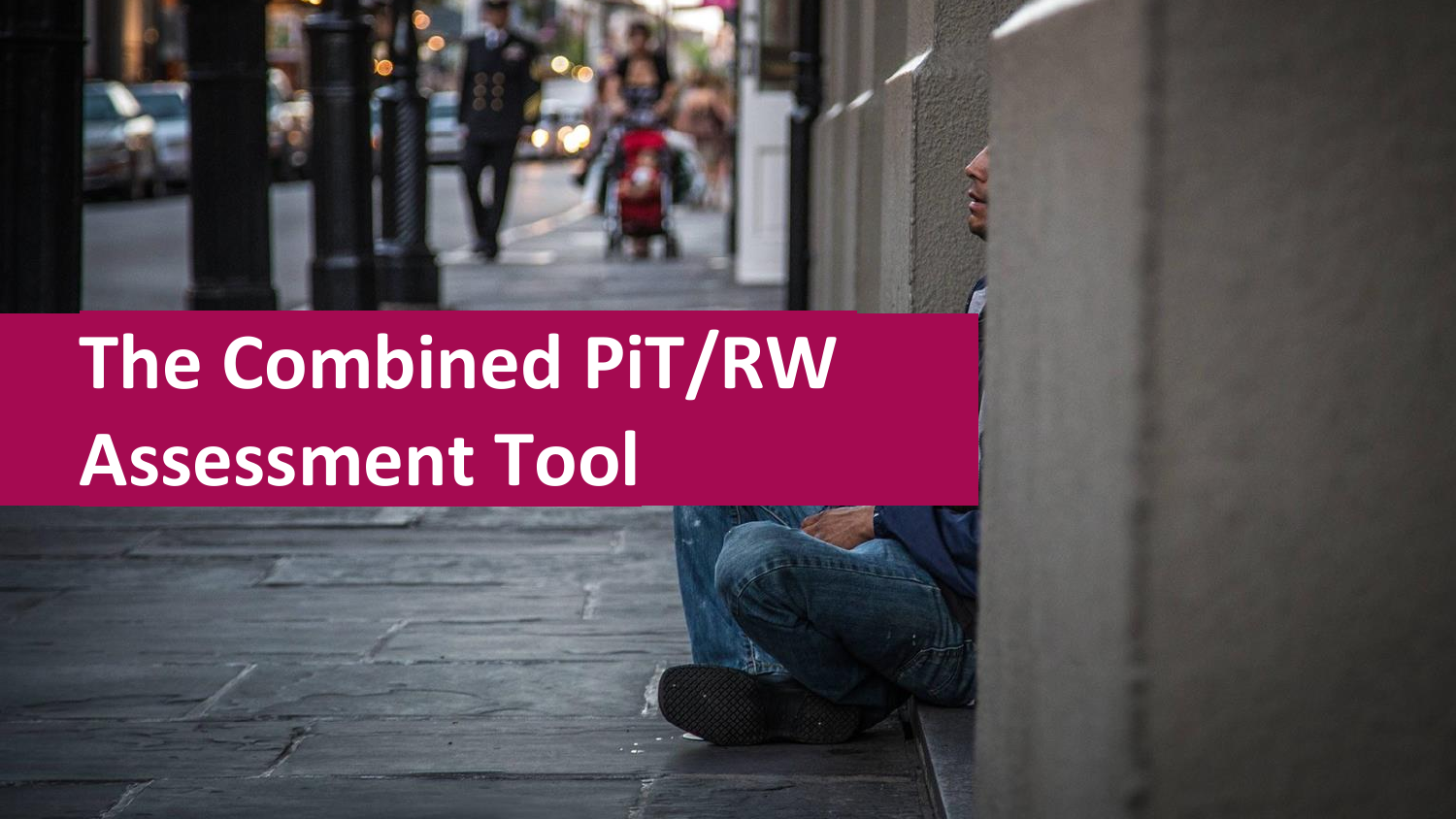#### Development of the Tool

**1. Developed with collaboration between HPS, OrgCode, CAEH and Community Solutions** 

a. Used HPS' refined 2018 PiT Count Questions and combined them with the OrgCode and Community Solutions' VI-SPDAT to create one assessment tool

**1. Informed by the experience of communities that held a joint PiT/RW in 2016**

- a. Includes streamlined consent process
- b. Removes duplicate questions between PiT survey and VI-SPDAT pre-screen, triage tool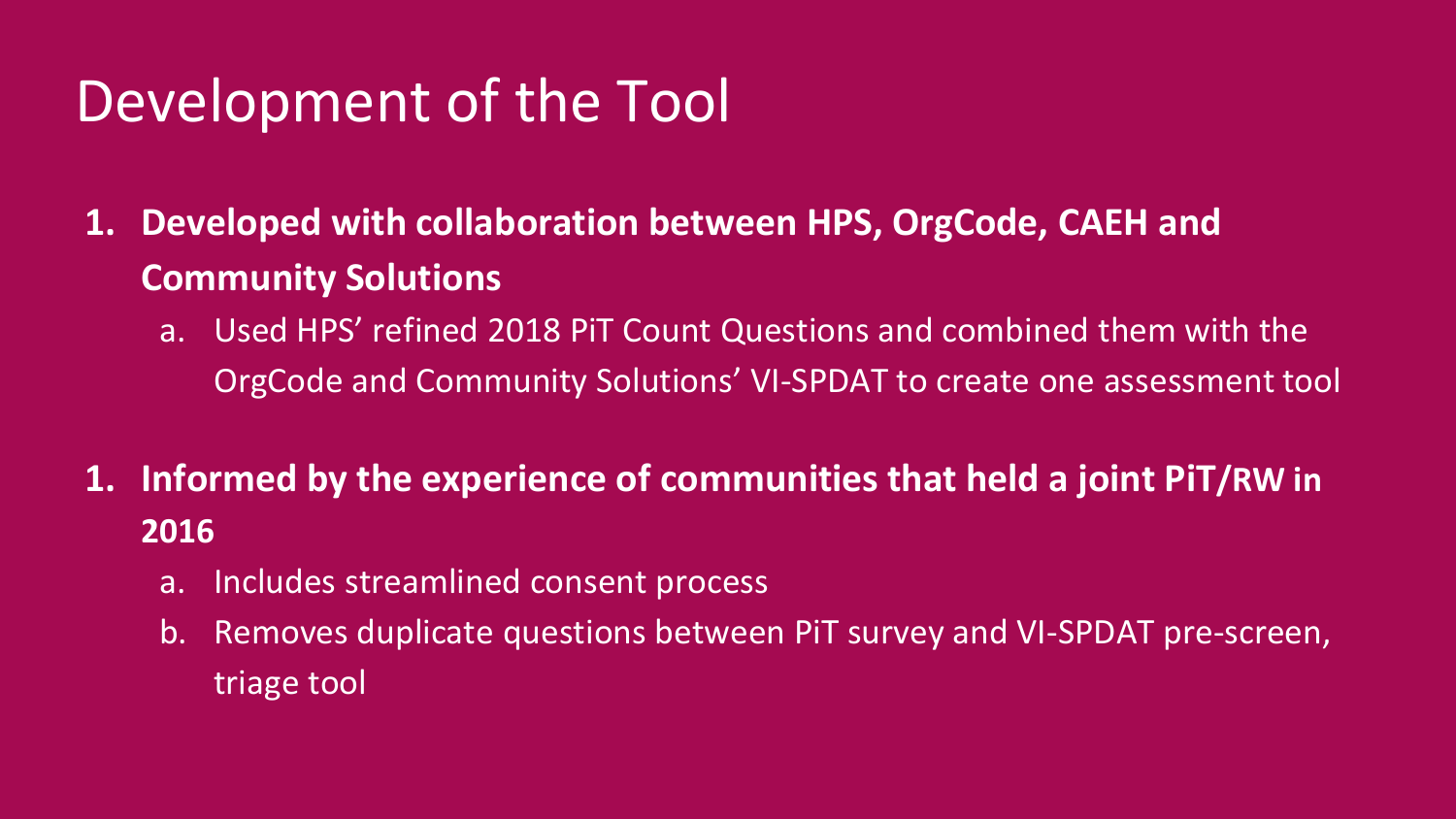# The Joint PiT/RW Tool

#### **1. Three separate assessment forms:**

- a. Single Adults
- b. Youth
- c. Family

#### Your community can decide to use all forms, just one or any combination of the three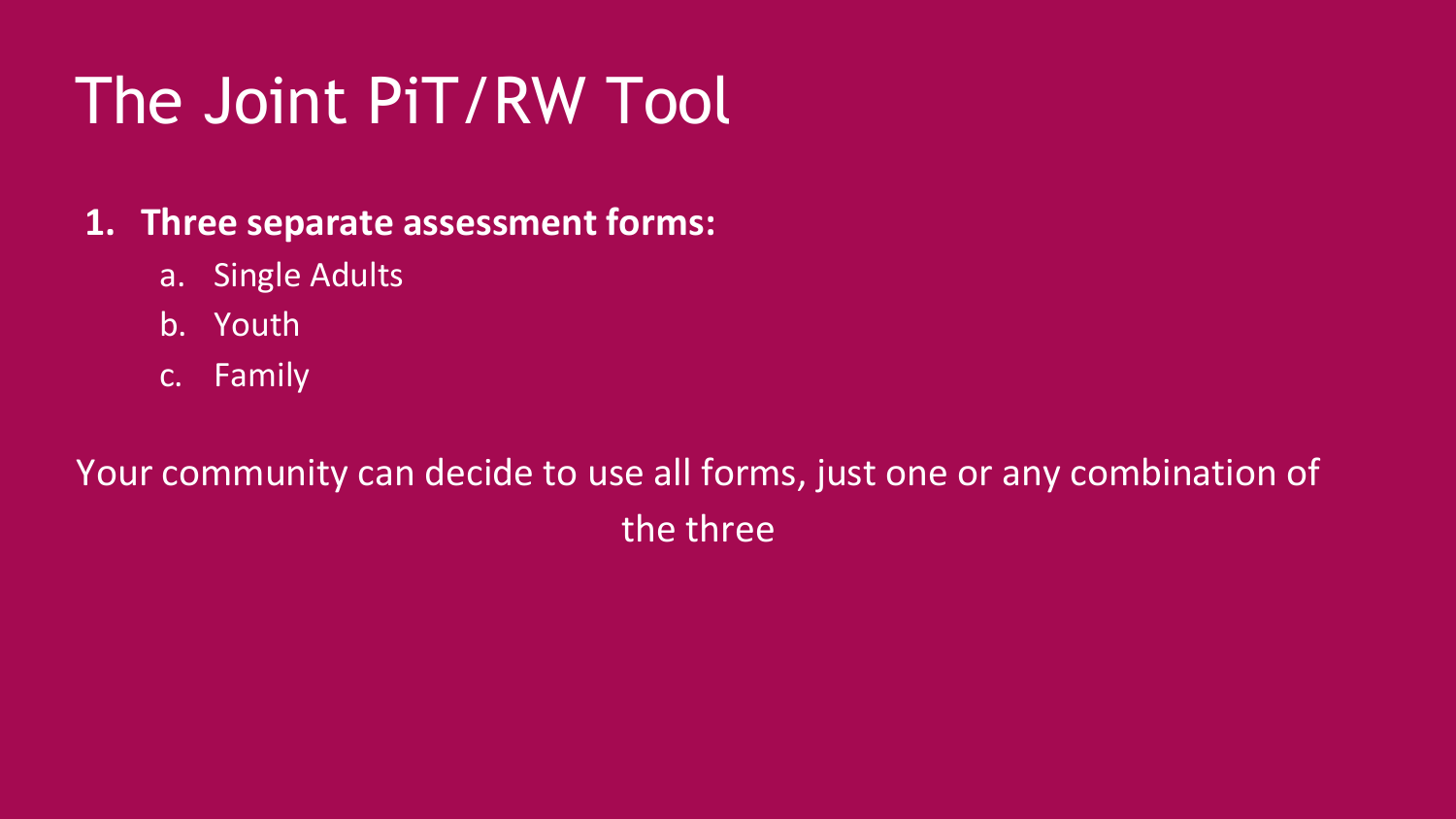#### The Flow:

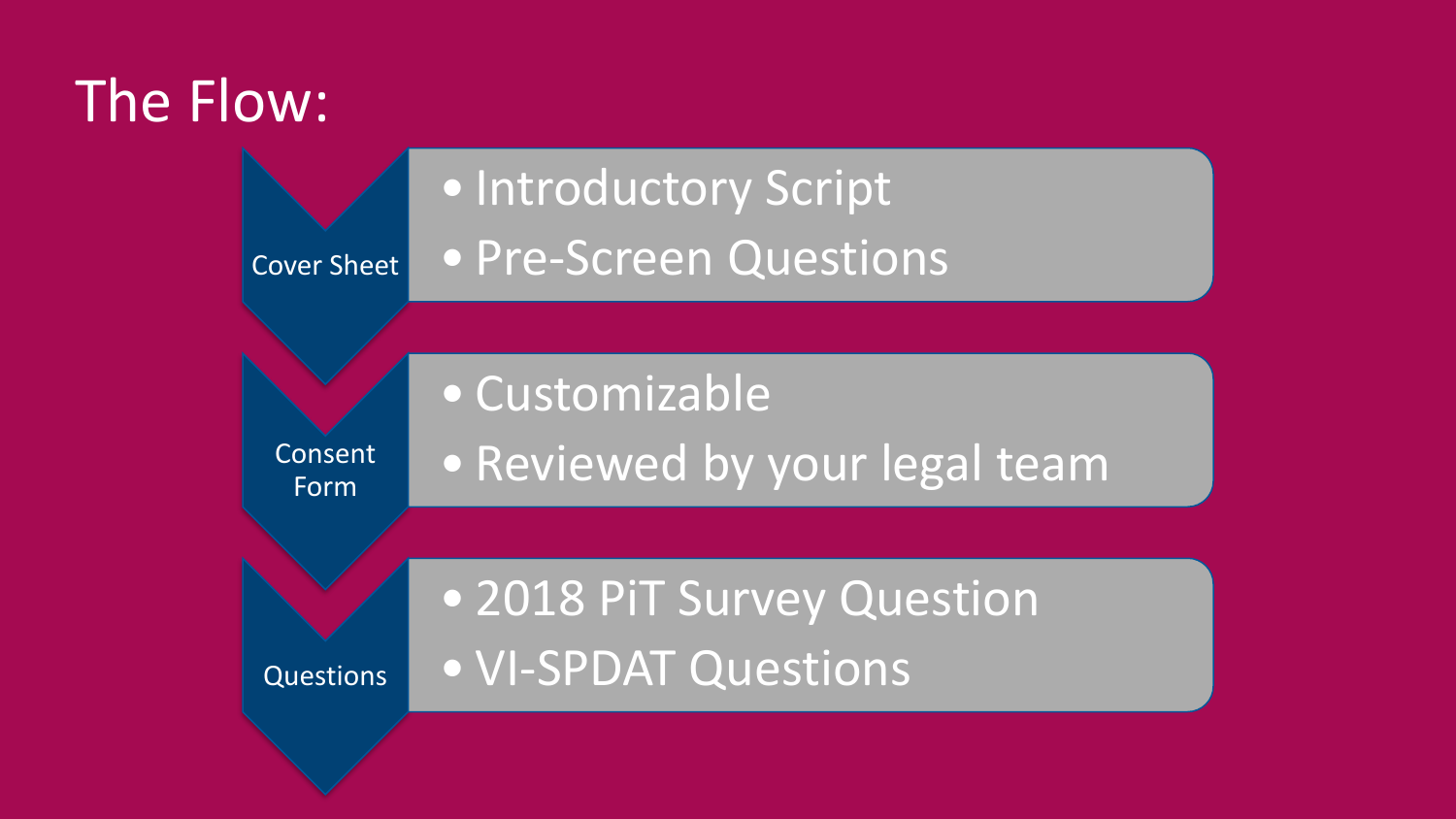#### Training Your Volunteers

Using Assessments for Specific Populations

Using a Consistent Introductory Script

Obtaining Signed Consent

Skipping Duplicate Questions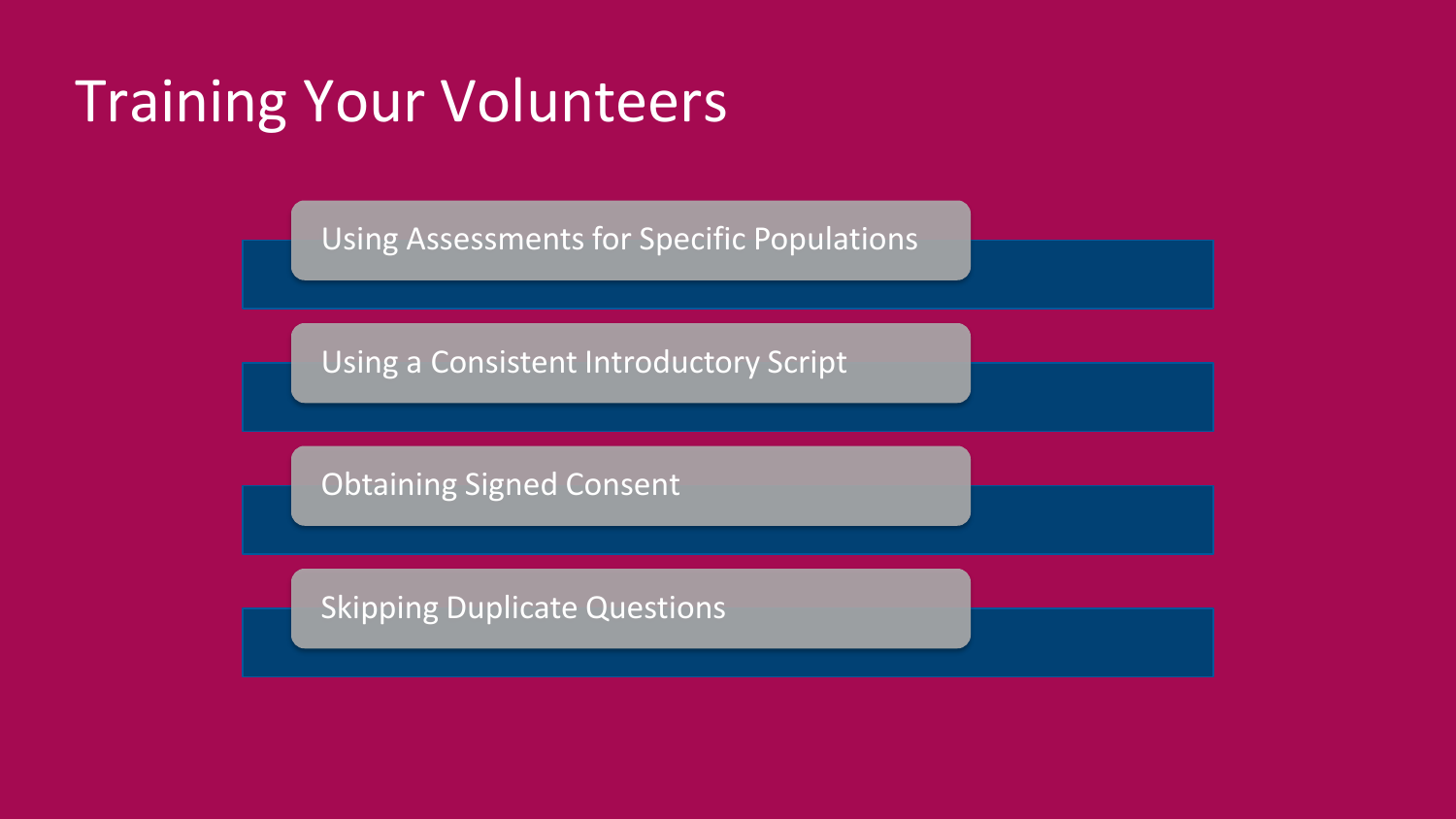

# Using your Combined PiT/RW to Build a By-Name List

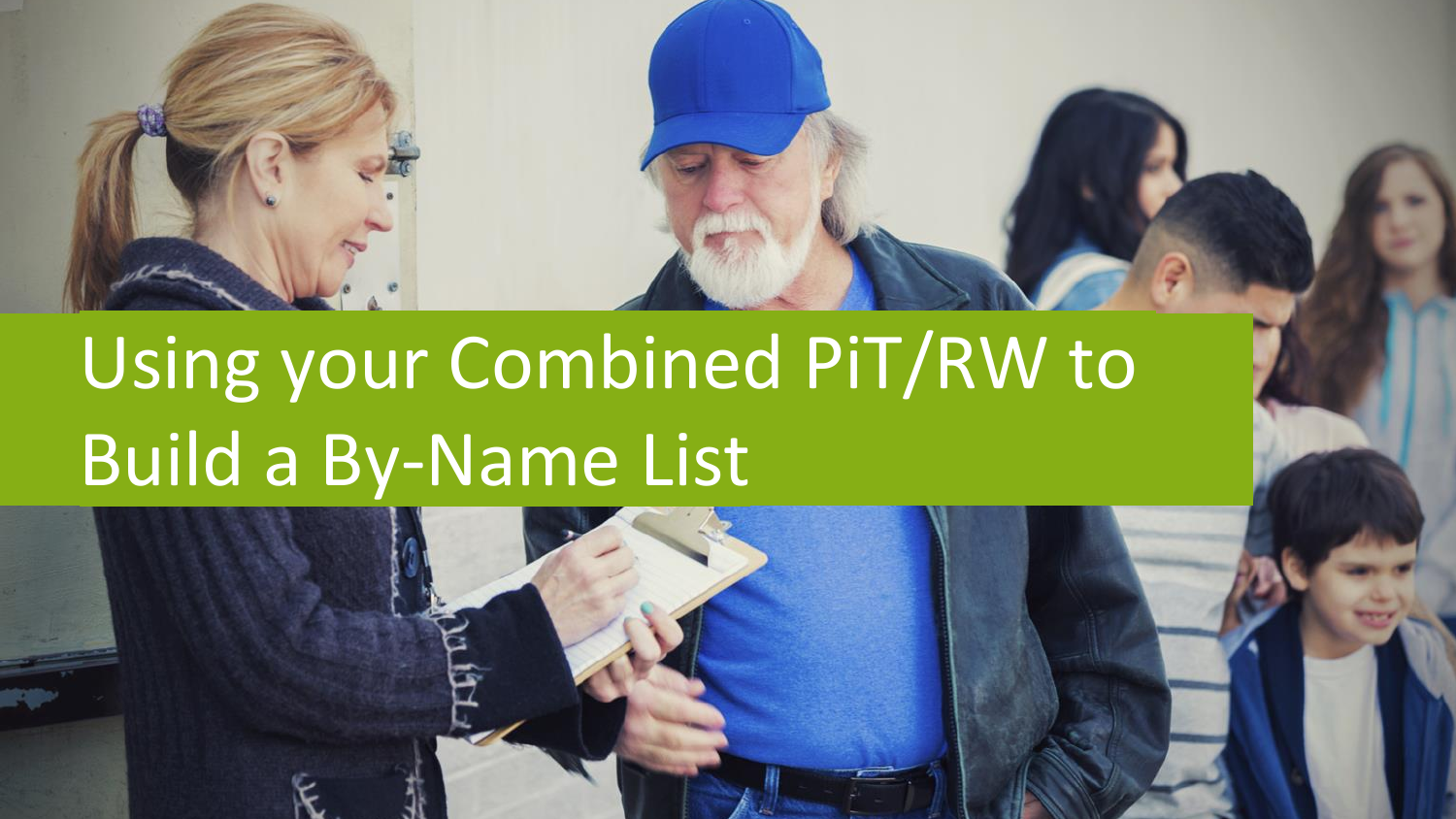#### What's a By-Name List?

- 1. A real-time list of everyone in your community that's experiencing homelessness
	- a. Not just those we have assessed,
	- b. Not a priority list,
	- c. It's the whole universe of people known to us that are experiencing homelessness in our community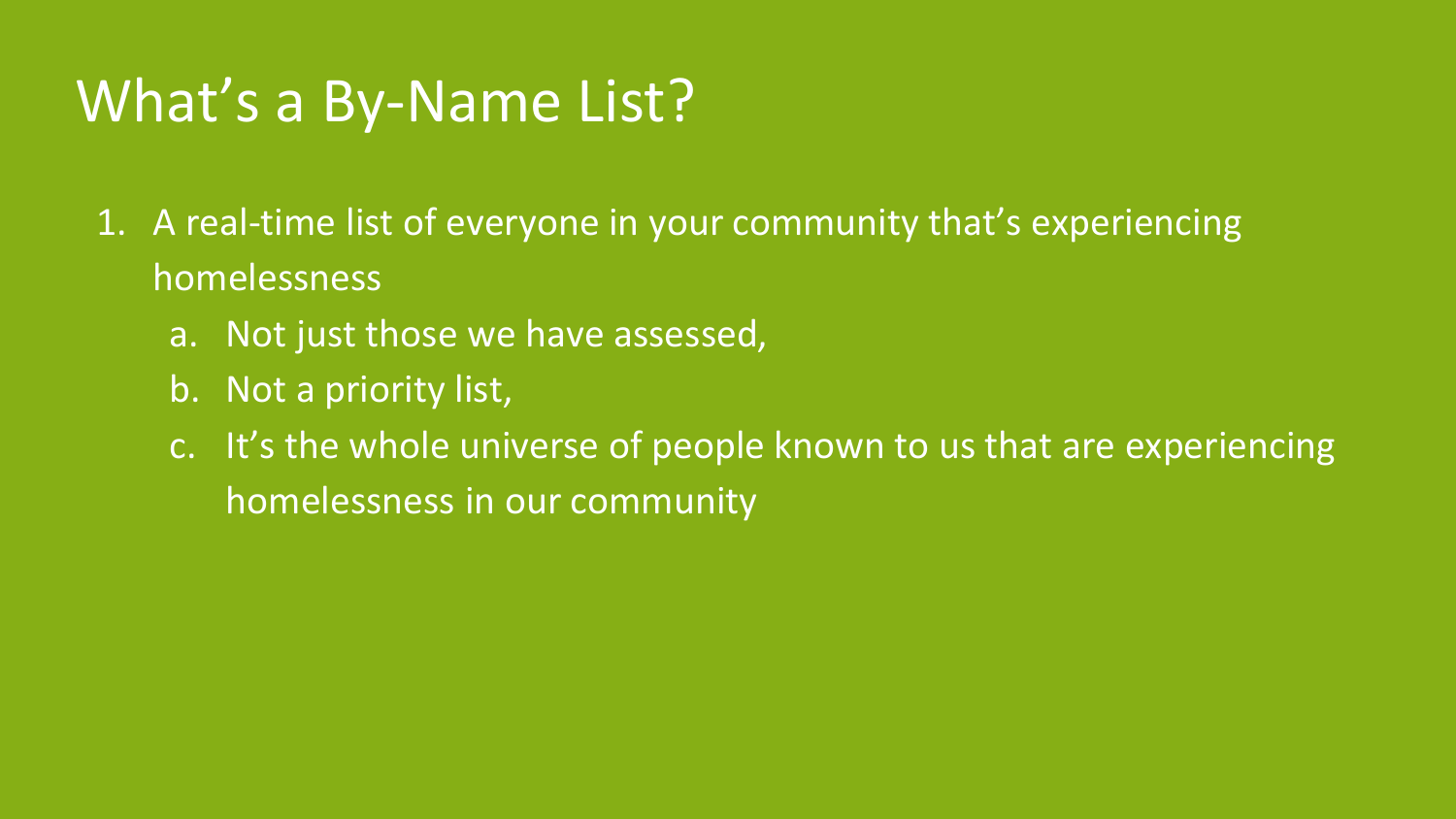#### By-Name List Data

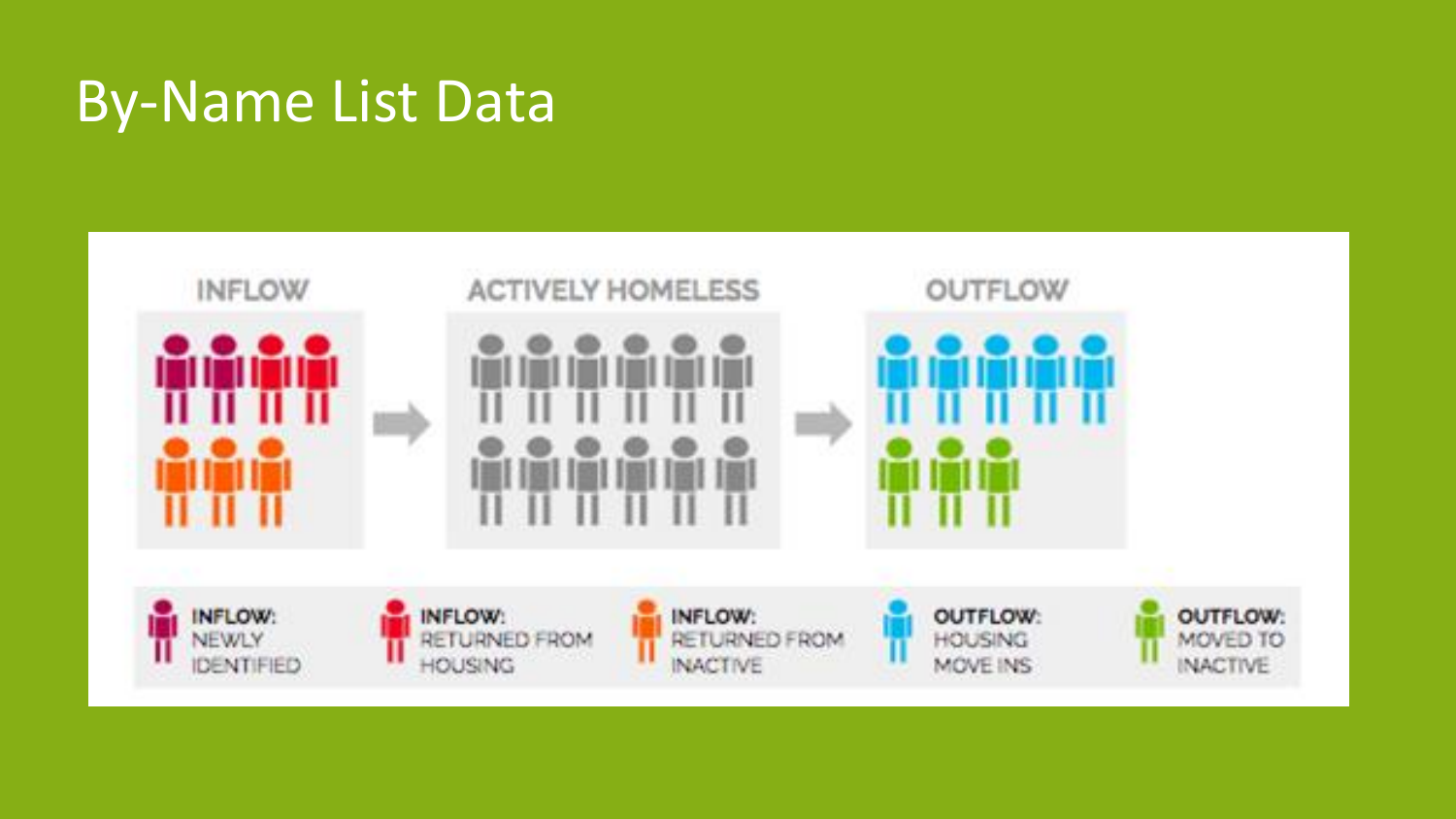### Why a By-Name List? The Challenge of Counting Down

To end homelessness, communities must measure many variables.

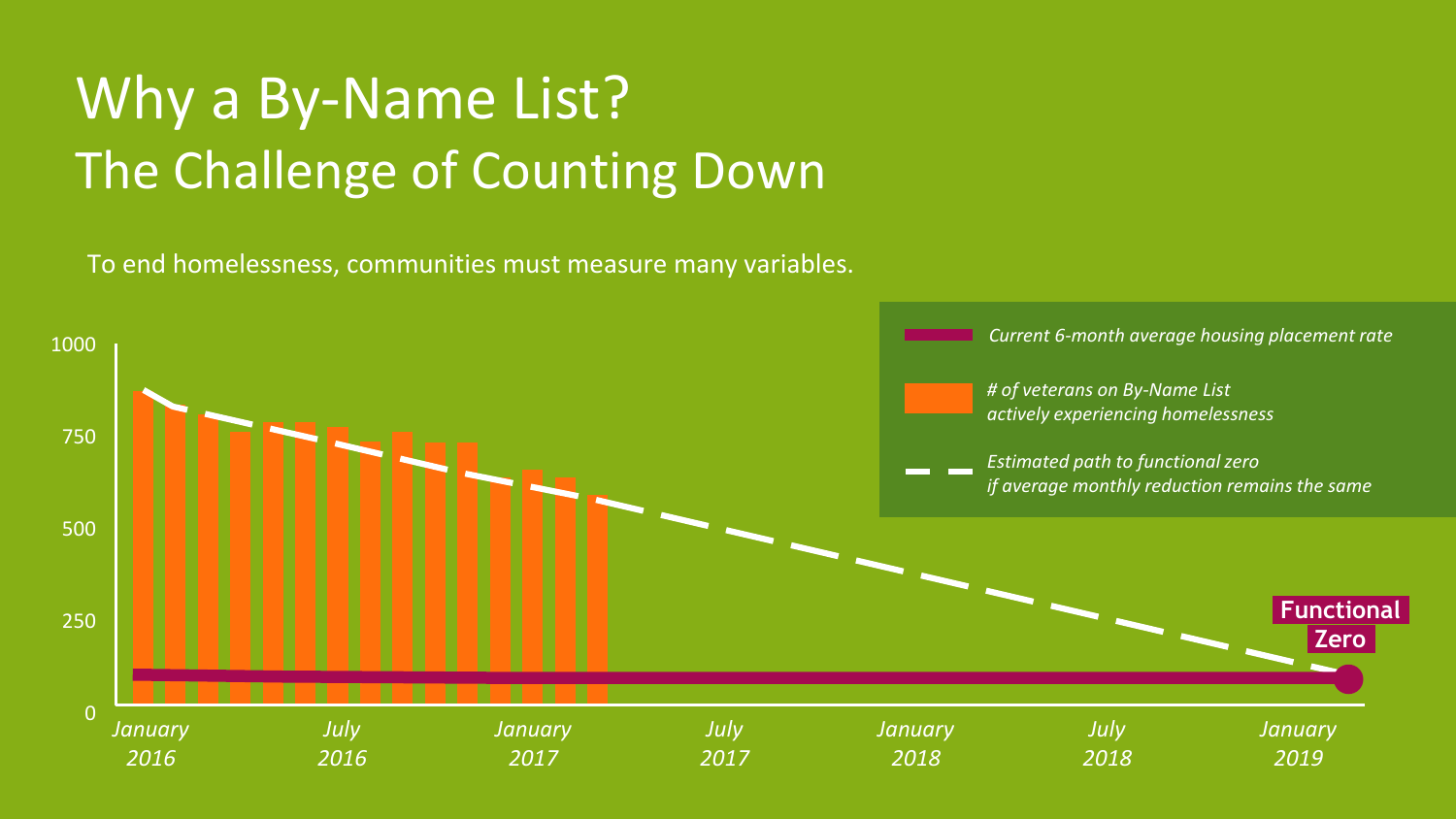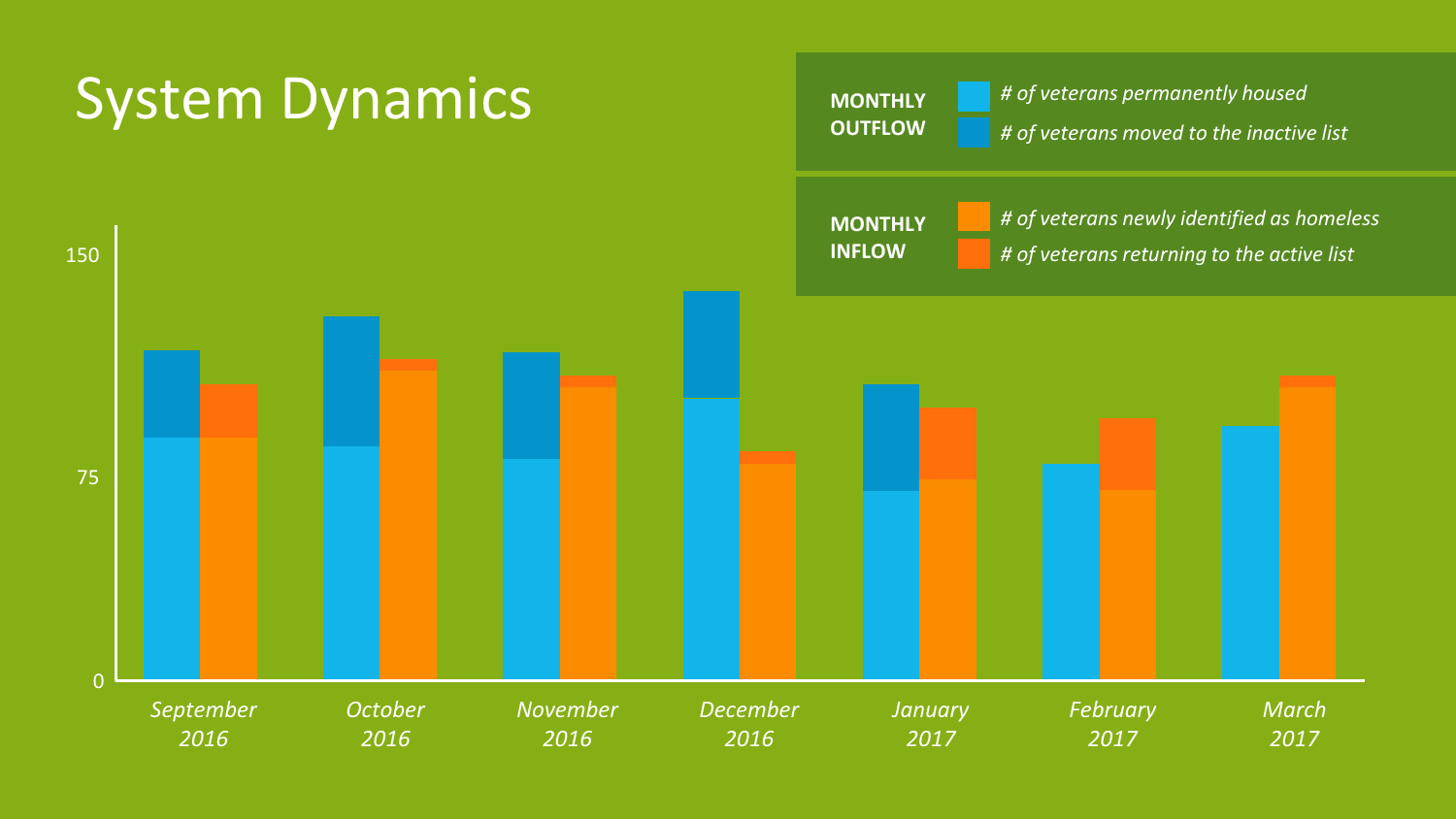#### Combined PiT Count /Registry Weeks vs. By-Name Lists

**Combined PiT Counts/ Registry Weeks are one-time events** used to gather as much data as possible.

But without a backbone infrastructure, the list often becomes stale and ultimately unusable.

**By-Name Lists are updated in real-time,** and remain useful because the data is always recent.

\*Registry Weeks can turn into By-Name Lists, with the right planning and system in place.

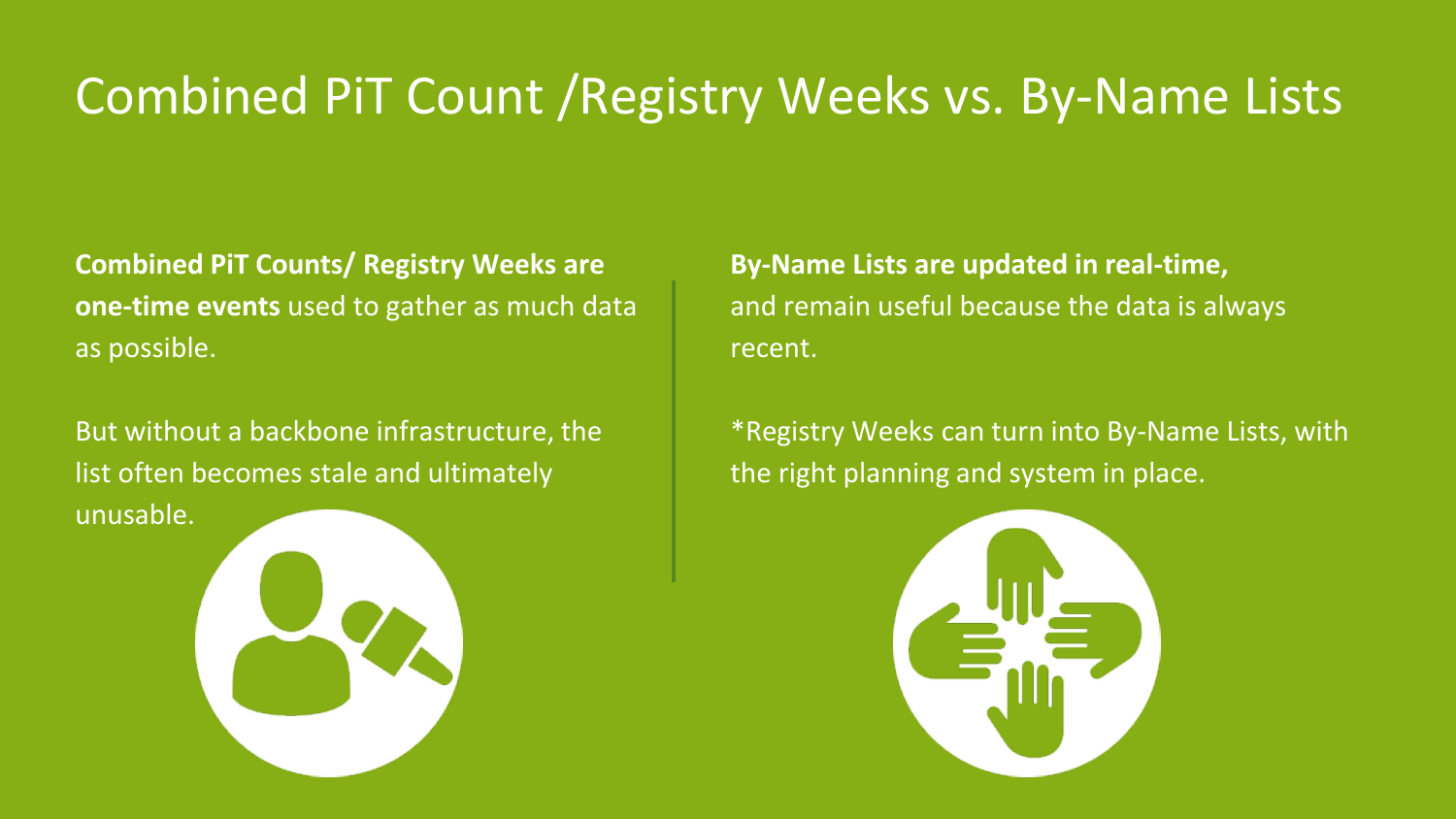#### Going Forward: By-Name Lists

#### **Real-Time Data:**

Data collected and tracked in a consistent, timely fashion (*hint: as often as possible!*) to help you understand *today's* landscape.

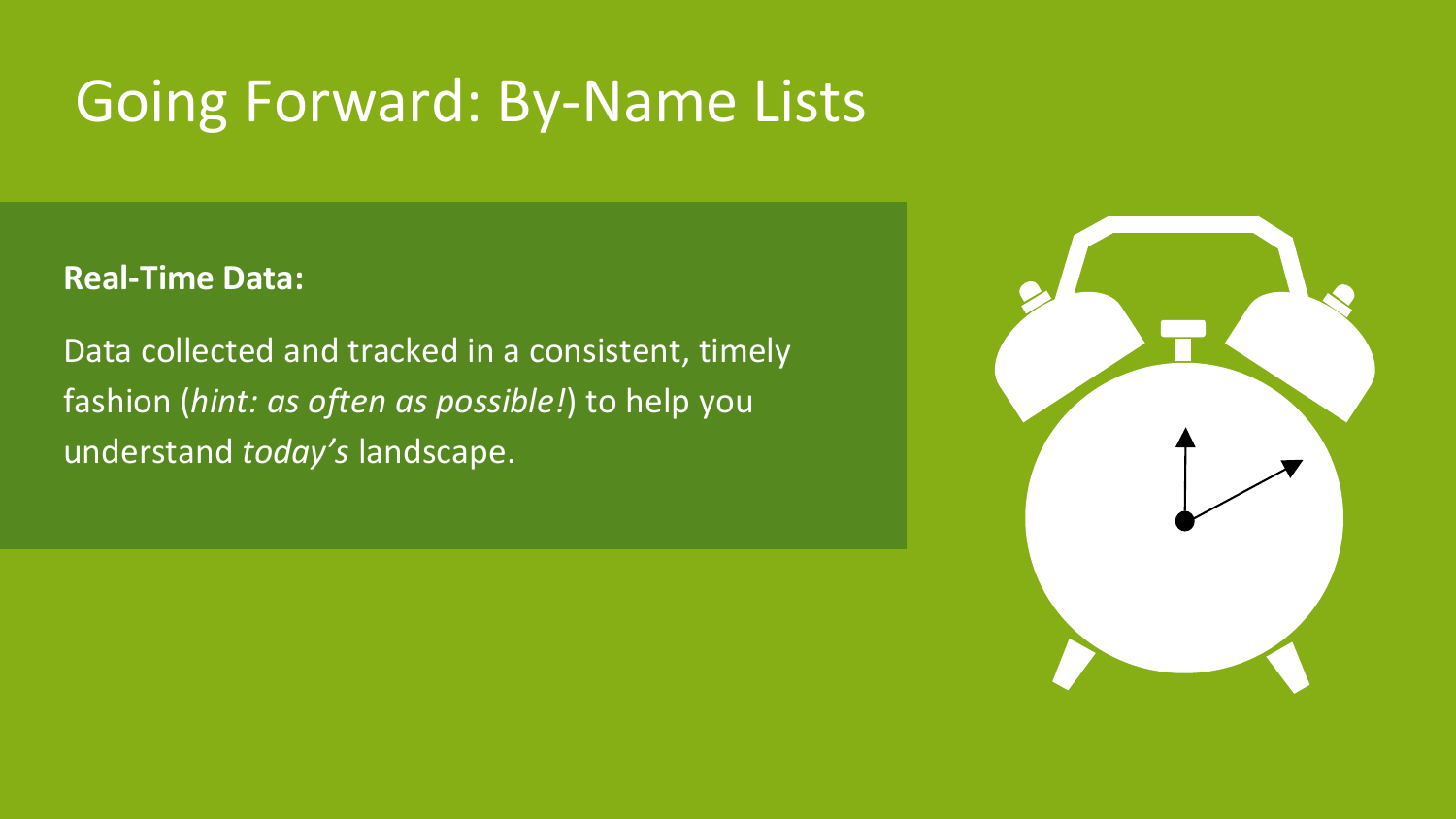#### What We've Learned

A Point in Time count, combined with a Registry Week, is a great start to getting the data that you need to end homelessness in your community.

**Leverage your combined PiT Count/Registry Week to:** 

- Build Relationships in your community
- Obtain the foundation of By-Name List data in your community
- Test processes for ongoing data collection and sharing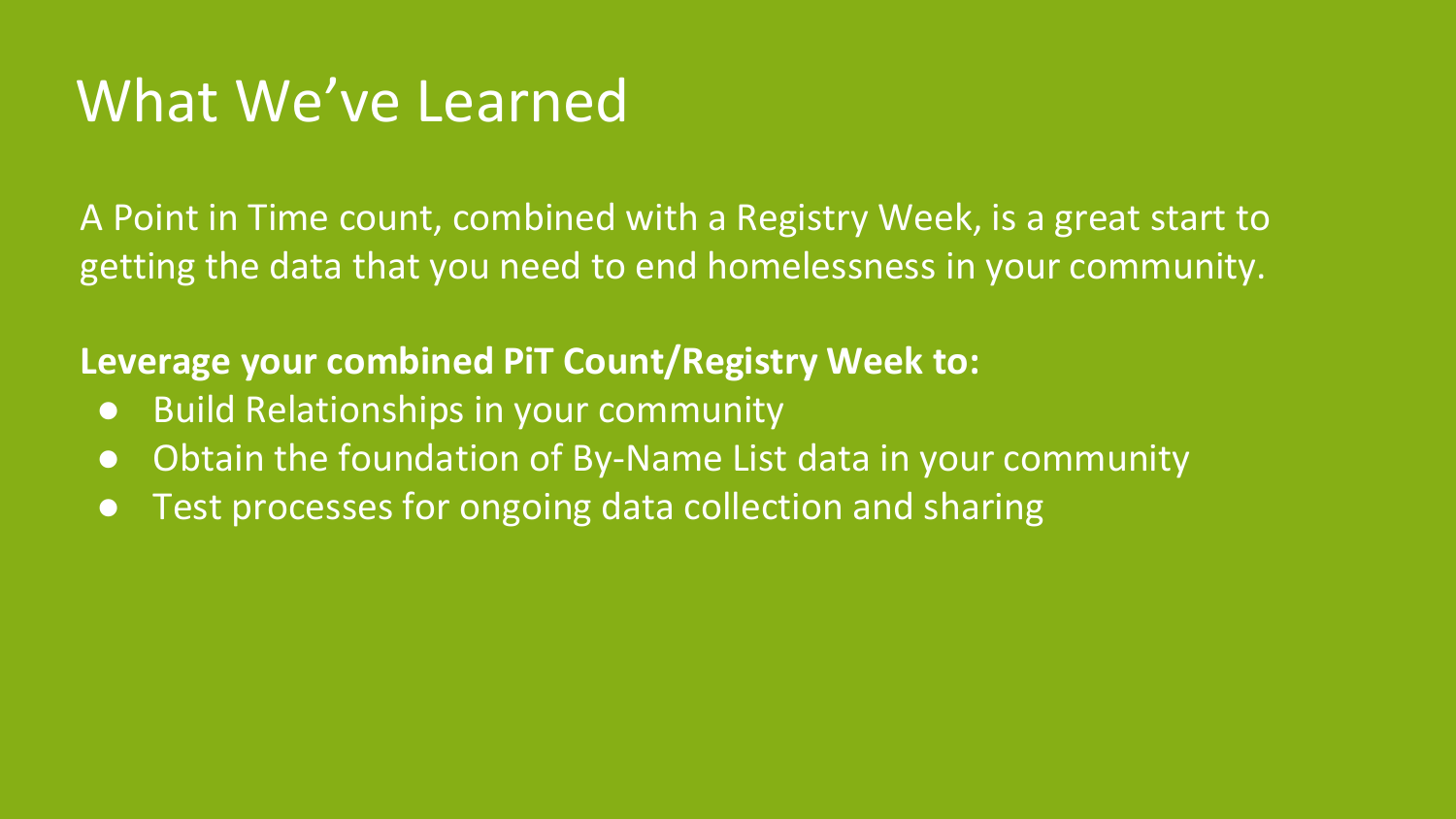## **From Combined PiT/RW to BNLs:** Things to Consider

- 1. Common Assessment Tool
- 2. Provider Engagement and Collaboration
- 3. Data Sharing Agreements and Consent Forms
- 4. Data System and Data Management
- 5. Community Outreach Coverage
- 6. Prioritization Criteria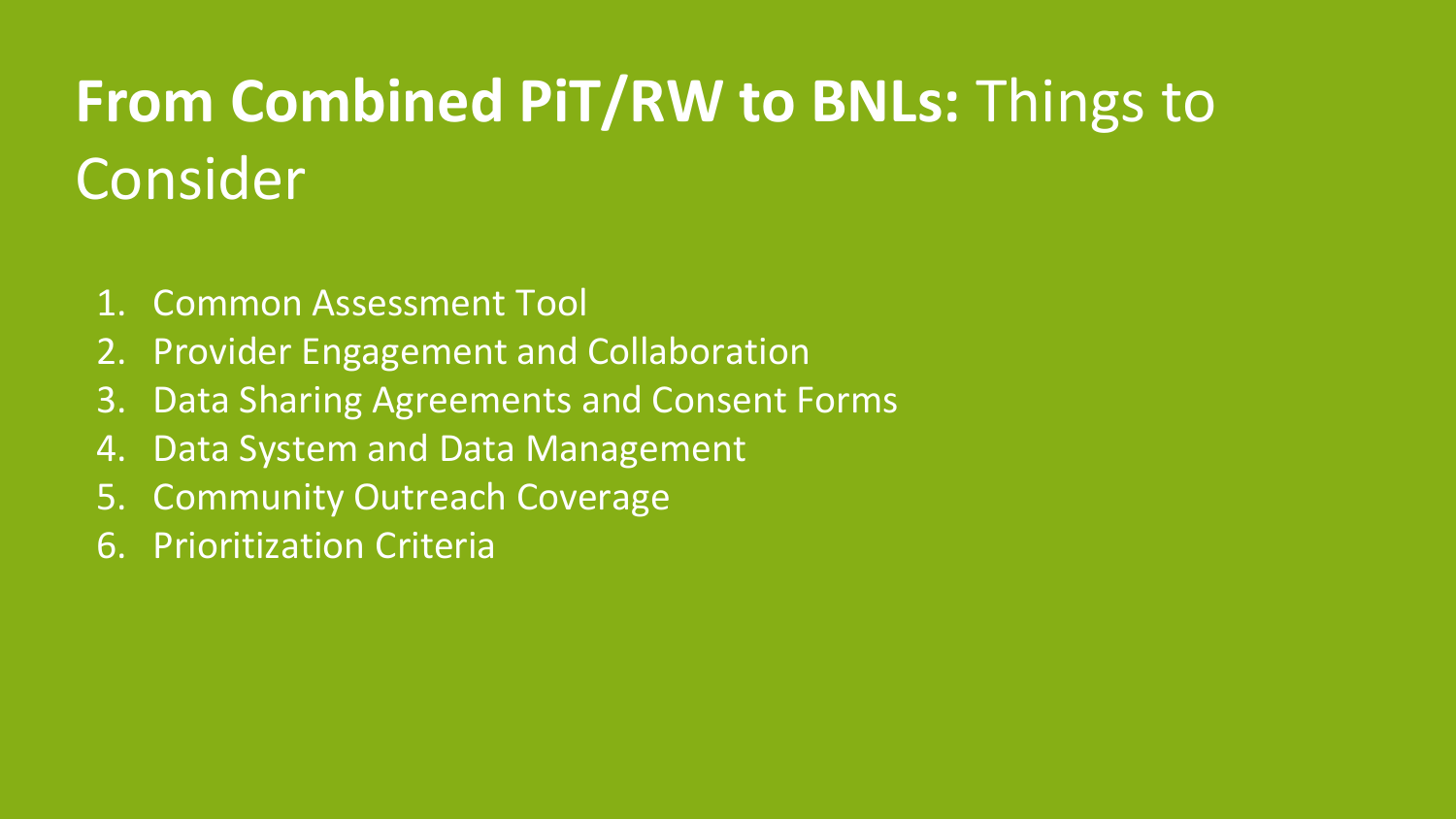#### Additional Resources

#### 1. HPS 2018 PiT Count Information:

https://www.canada.ca/en/employment-socialdevelopment/programs/communities/homelessness/point-in-time.html

### 2. Registry Week Tool Kit:

http://www.20khomes.ca/resources/registry-week-toolkit/